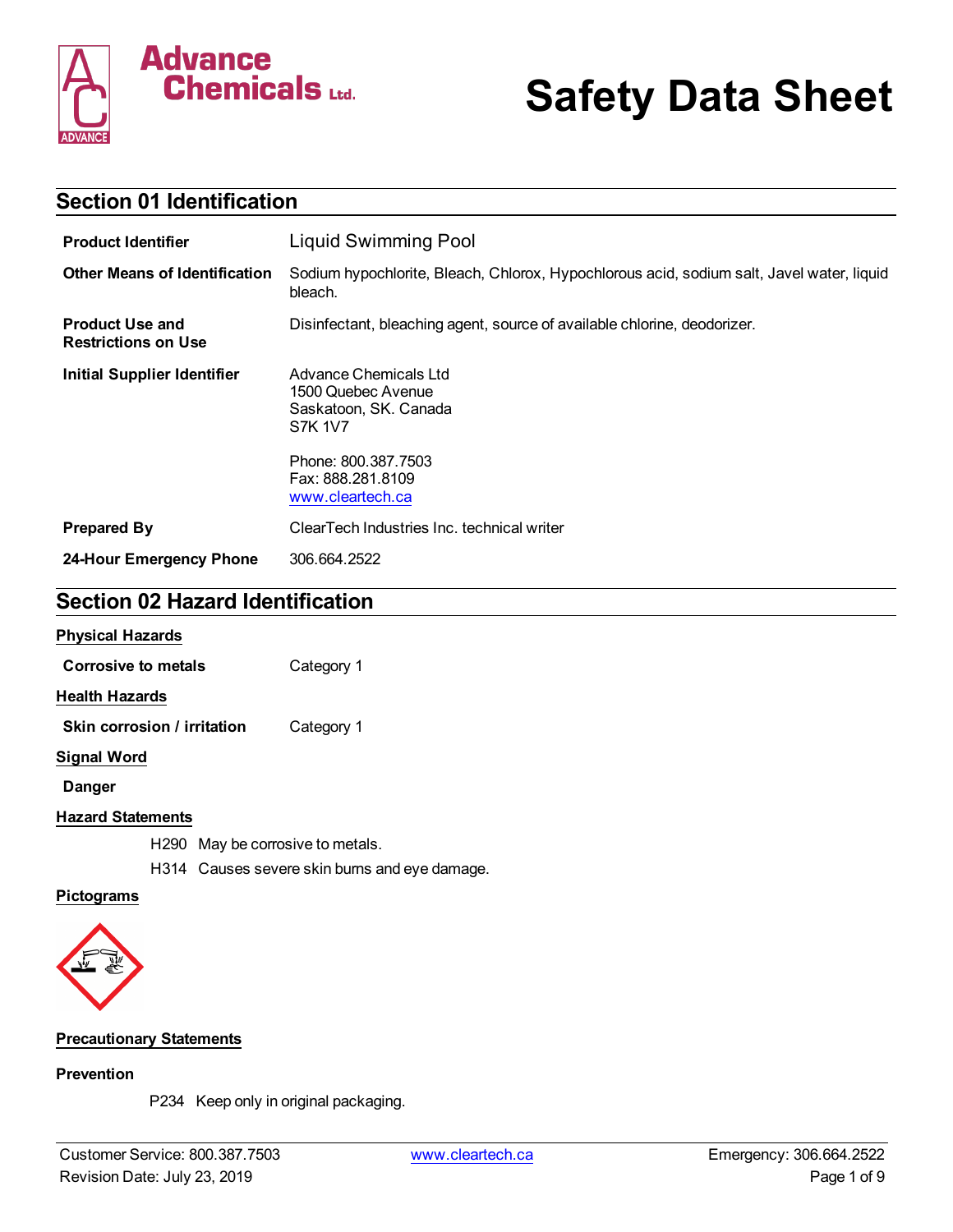- P260 Do not breathe vapours, fumes, and mists.
- P264 Wash affected body parts thoroughly after handling.
- P280 Wear protective gloves, protective clothing, eye protection, face protection.

#### **Response**

|                                 | P301 P330 P331 IF SWALLOWED: Rinse mouth. Do NOT induce vomiting.                                                                                                      |
|---------------------------------|------------------------------------------------------------------------------------------------------------------------------------------------------------------------|
|                                 | P303 P361 P353 IF ON SKIN (or hair): Take off immediately all contaminated clothing. Rinse skin with water or<br>P363 shower. Wash contaminated clothing before reuse. |
|                                 | P304 P340 P310 IF INHALED: Remove person to fresh air and keep comfortable for breathing. Immediately call a<br>POISON CENTER or doctor.                               |
|                                 | P305 P351 P338 IF IN EYES: Rinse cautiously with water for several minutes. Remove contact lenses, if present<br>and easy to do. Continue rinsing.                     |
|                                 | P390 Absorb spillage to prevent material damage.                                                                                                                       |
| <b>Storage</b>                  |                                                                                                                                                                        |
|                                 | P405 Store locked up.                                                                                                                                                  |
| <b>Disposal</b>                 |                                                                                                                                                                        |
| P501                            | Dispose of contents / container in accordance with all federal, provincial and / or local regulations<br>including the Canadian Environmental Protection Act.          |
|                                 | <b>Hazards Not Otherwise Classified</b>                                                                                                                                |
| Not available                   |                                                                                                                                                                        |
| <b>Supplemental Information</b> |                                                                                                                                                                        |
| Not available                   |                                                                                                                                                                        |

## **Section 03 Composition / Information on Ingredients**

#### **Hazardous Ingredients:**

| <b>Chemical name</b> | Common name(s)  | <b>CAS number</b> | Concentration (w/w%) |
|----------------------|-----------------|-------------------|----------------------|
| Sodium Hypochlorite  | Chlorine bleach | 7681-52-9         | 5-14%                |

## **Section 04 First-Aid Measures**

#### **Description of necessary first-aid measures**

**Inhalation** Remove source of exposure or move person to fresh air and keep comfortable for breathing. Call a POISON CENTER or doctor. If breathing has stopped, trained personnel should begin rescue breathing or if the heart has stopped, immediately start cardiopulmonary resuscitation (CPR) or automated external defibrillation (AED). Avoid mouth to mouth contact by using a barrier device. May release toxic chlorine gas. **Ingestion** Rinse mouth. Do NOT induce vomiting. Immediately call a POISON CENTER or doctor. If vomiting occurs naturally, lie on your side, in the recovery position. **Skin contact** Avoid direct contact. Wear chemical protective clothing, if necessary. Take off immediately contaminated clothing, shoes and leather goods. Rinse skin with lukewarm, gently flowing water / shower for 30 minutes. Immediately call a POISON CENTER or doctor. Wash contaminated clothing before re-use, or discard. **Eye contact** Avoid direct contact. Wear chemical protective gloves, if necessary. Remove source of exposure or move person to fresh air. Rinse eyes cautiously with lukewarm, gently flowing water for several minutes, while holding the eyelids open. Remove contact lenses, if present and easy to do. Continue rinsing for 30 minutes. Take care not to rinse contaminated water into the unaffected eye or onto the face. Immediately call a POISON CENTER or doctor.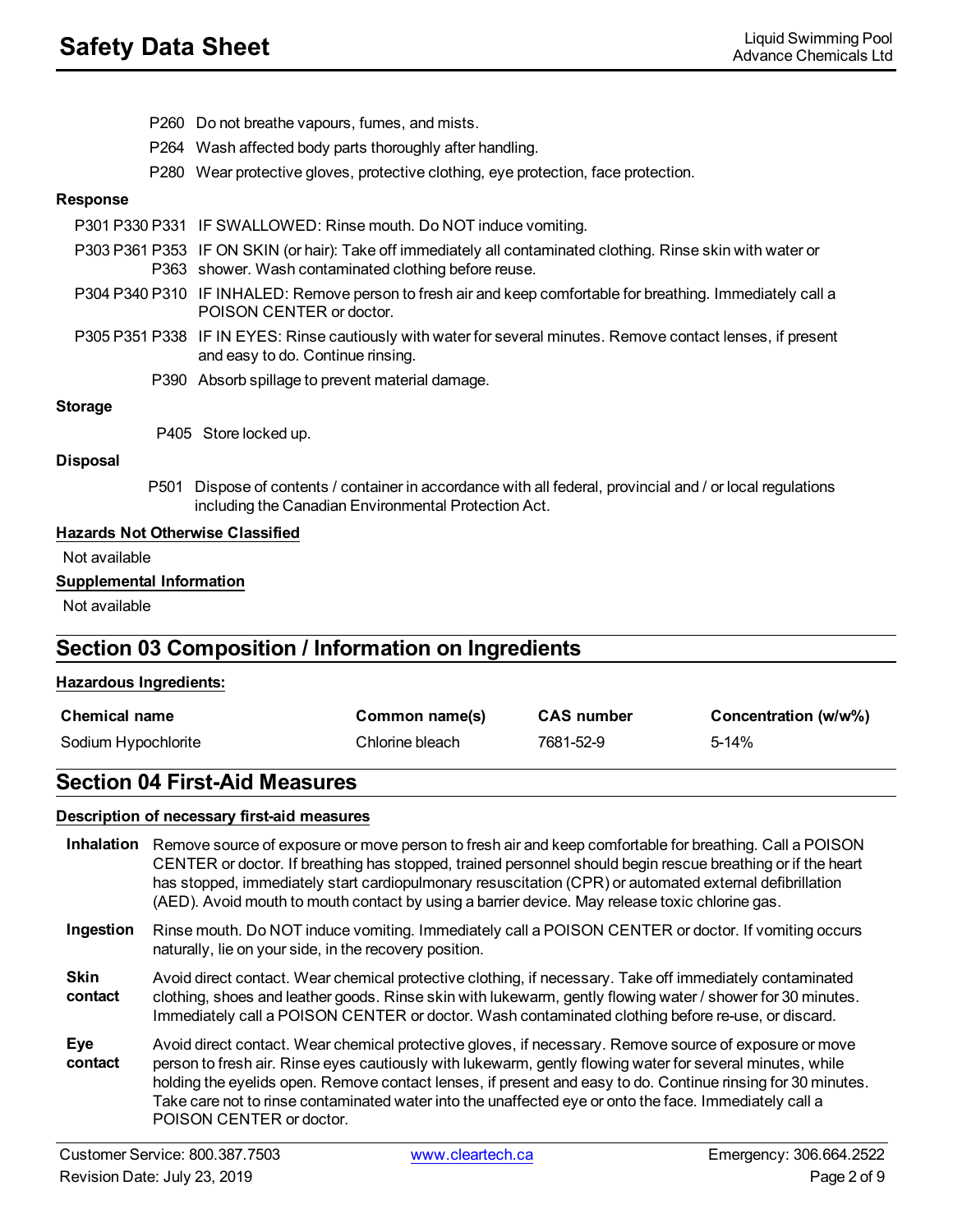#### **Most important symptoms and effects, both acute and delayed**

| <b>Inhalation</b>   | Causes severe burns to the mouth and throat (mist). May release toxic chlorine gas.   |  |
|---------------------|---------------------------------------------------------------------------------------|--|
| Ingestion           | Causes burns to the mouth and throat.                                                 |  |
| <b>Skin contact</b> | Causes severe skin burns.                                                             |  |
| Eye contact         | Causes serious eye damage.                                                            |  |
|                     | Further information For further information see Section 11 Toxicological Information. |  |

## **Section 05 Fire Fighting Measures**

| Suitable extinguishing media                      | Extinguish fire using extinguishing agents suitable for the surrounding fire.                                                                                                                                                                                                                                                                                                                      |
|---------------------------------------------------|----------------------------------------------------------------------------------------------------------------------------------------------------------------------------------------------------------------------------------------------------------------------------------------------------------------------------------------------------------------------------------------------------|
| Unsuitable extinguishing<br>media                 | Do NOT use dry chemical fire extinguishing agents containing ammonium compounds<br>(such as some A:B:C agents), since an explosive compound can be formed.                                                                                                                                                                                                                                         |
| Specific hazards arising<br>from the chemical     | Sodium hypochlorite decomposes when heated, giving off toxic chlorine gas. Explosive<br>decomposition may occur under fire conditions and closed containers may rupture<br>violently due to a rapid decomposition, if exposed to fire or excessive heat for a sufficient<br>period of time. Thermal decomposition occurs at 50 °C.                                                                 |
| Special protective equipment<br>for fire-fighters | Wear NIOSH-approved self-contained breathing apparatus and chemical-protective<br>clothing. The decomposition products of sodium hypochlorite, such as chlorine are<br>extremely hazardous to health. Do not enter without wearing specialized protective<br>equipment suitable for the situation. Firefighter's normal protective equipment (Bunker<br>Gear) may not provide adequate protection. |

## **Section 06 Accidental Release Measures**

| <b>Personal Precautions /</b><br><b>Protective Equipment /</b><br><b>Emergency Procedures</b> | Wear appropriate personal protective equipment (See Section 08 Exposure Controls and<br>Personal Protection). Stay upwind, ventilate area. Do not breathe vapours, fumes, and<br>mists. Do not use material handling equipment with exposed metal surfaces. Sodium<br>hypochlorite solutions release chlorine when in contact with acids or oxidizable materials,<br>such as oganic material or most metals. Chlorine is a respiratory irritant, so respiratory<br>protection is advised. |
|-----------------------------------------------------------------------------------------------|-------------------------------------------------------------------------------------------------------------------------------------------------------------------------------------------------------------------------------------------------------------------------------------------------------------------------------------------------------------------------------------------------------------------------------------------------------------------------------------------|
| <b>Environmental Precautions</b>                                                              | Prevent material from entering waterways, sewers or confined spaces. Notify local health<br>and wildlife officials. Notify operators of nearby water intakes.                                                                                                                                                                                                                                                                                                                             |
| <b>Methods and Materials for</b><br><b>Containment and Cleaning</b><br>Up                     | SMALL SPILLS: Stop or reduce leak if safe to do so. Clean up spill with non-reactive<br>absorbent and place in suitable, covered, labeled containers. Flush area with water.<br>Contaminated absorbent material may pose the same hazards as the spilled product. Use<br>vented containers to avoid pressure buildup.<br>LARGE SPILLS: Contact fire and emergency services and supplier for advice.                                                                                       |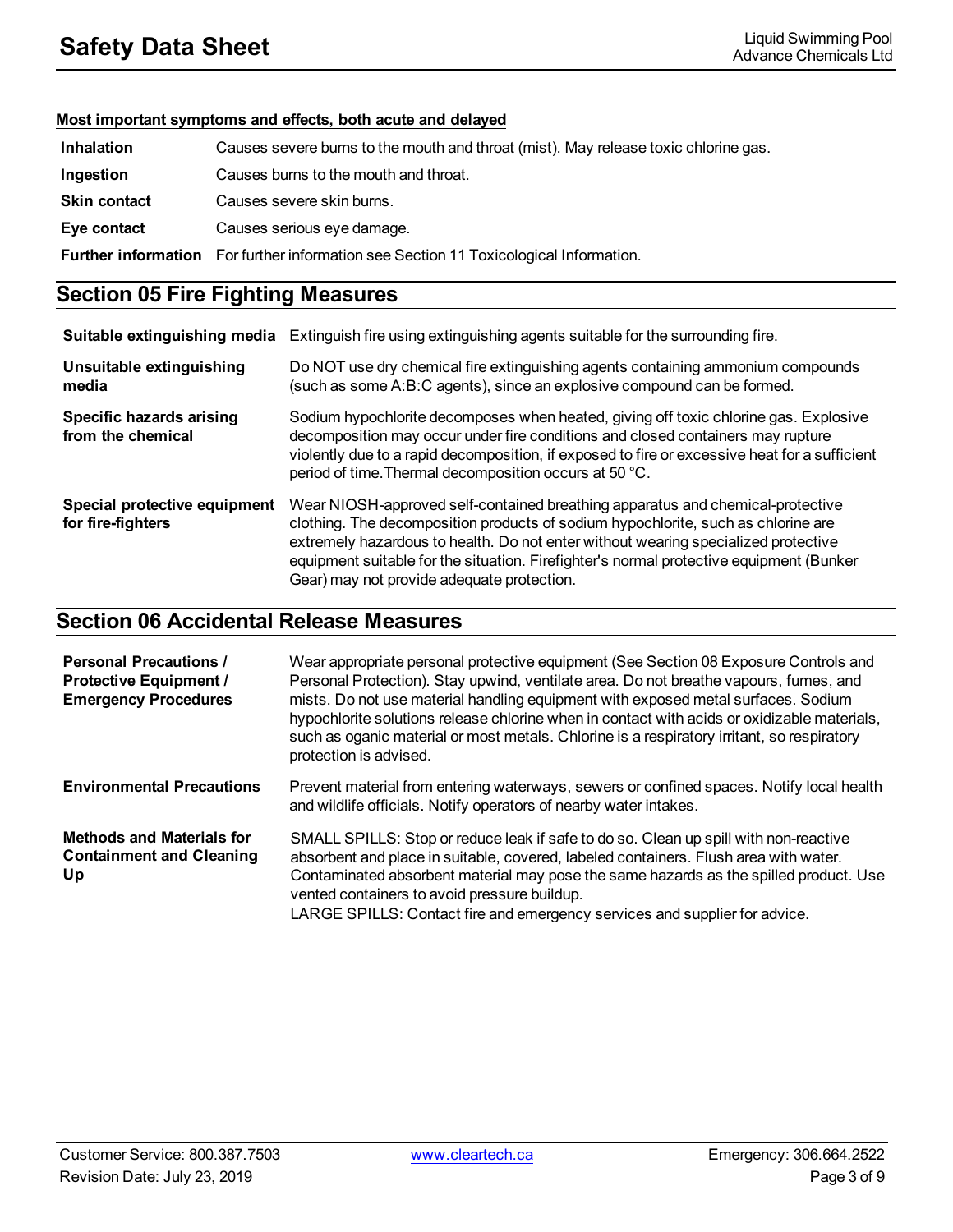## **Section 07 Handling and Storage**

| <b>Precautions for Safe</b><br>Handling | Use proper equipment for lifting and transporting all containers. Use sensible industrial<br>hygiene and housekeeping practices. Wash thoroughly after handling. Avoid all situations<br>that could lead to harmful exposure. Prevent the release of vapours, fumes, and mists into<br>the workplace air. Inspect containers for damage or leaks before handling. If the original<br>label is damaged or missing replace with a workplace label. Never return contaminated<br>material to its original container. Have suitable emergency equipment for fires, spills and<br>leaks readily available.              |
|-----------------------------------------|--------------------------------------------------------------------------------------------------------------------------------------------------------------------------------------------------------------------------------------------------------------------------------------------------------------------------------------------------------------------------------------------------------------------------------------------------------------------------------------------------------------------------------------------------------------------------------------------------------------------|
| <b>Conditions for Safe Storage</b>      | Store in a cool, dry, well-ventilated area, out of direct sunlight, away from heat sources and<br>incompatible materials. Always store in original labeled container. Keep containers tightly<br>closed when not in use and when empty. Empty containers may contain hazardous<br>residues. Protect label and keep it visible. Do not transfer to metal containers. Strong<br>solutions (greater than 10% available chlorine) may slowly give off chlorine during storage,<br>especially when warm (above 18°C). Vent caps are required to prevent a build-up of<br>pressure that could cause containers to burst. |
| Incompatibilities                       | Acids, such as sulphuric, nitric, hydrochloric, phosphoric, flurosilicic (HFSA), sulphonic,<br>acetic, citric, oxalic, and formic.<br>Oxidizing agents, such as oxygen, hydrogen peroxide, sulphuric and nitric acids and<br>permanganates.<br>Organic material, such as wood, paper, gasoline, diesel, solvents and some glycol based<br>heat transfer fluids<br>Metals, such as aluminum, steel, and brass.                                                                                                                                                                                                      |

## **Section 08 Exposure Controls and Personal Protection**

#### **Exposure limits**

| Component           | <b>Regulation</b> | <b>Type of listing</b> | Value                 |
|---------------------|-------------------|------------------------|-----------------------|
| Sodium Hypochlorite | <b>NIOSH</b>      | <b>REL</b>             | $2 \,\mathrm{mg/m^3}$ |
|                     | <b>OSHA</b>       | <b>PEL</b>             | $2 \,\mathrm{mg/m^3}$ |
| Chlorine            | <b>ACGIH</b>      | TWA                    | $0.1$ ppm             |

#### **Engineering controls**

**Ventilation Requirements** Mechanical ventilation (dilution or local exhaust), process or personnel enclosure and control of process conditions should be provided in accordance with all fire codes and regulatory requirements. Supply sufficient replacement air to make up for air removed by exhaust systems.

**Other An emergency shower and eyewash station should be available, tested, and be in close** proximity to the product being handled in accordance with provincial regulations.

#### **Protective equipment**

The following are recommendations only. It is the responsibility of the employer / user to conduct a hazard assessment of the process in which this product being used and determine the proper engineering controls and PPE for their process. Additional regulatory and safety information should be sought from local authorities and, if needed, a professional industrial hygienist.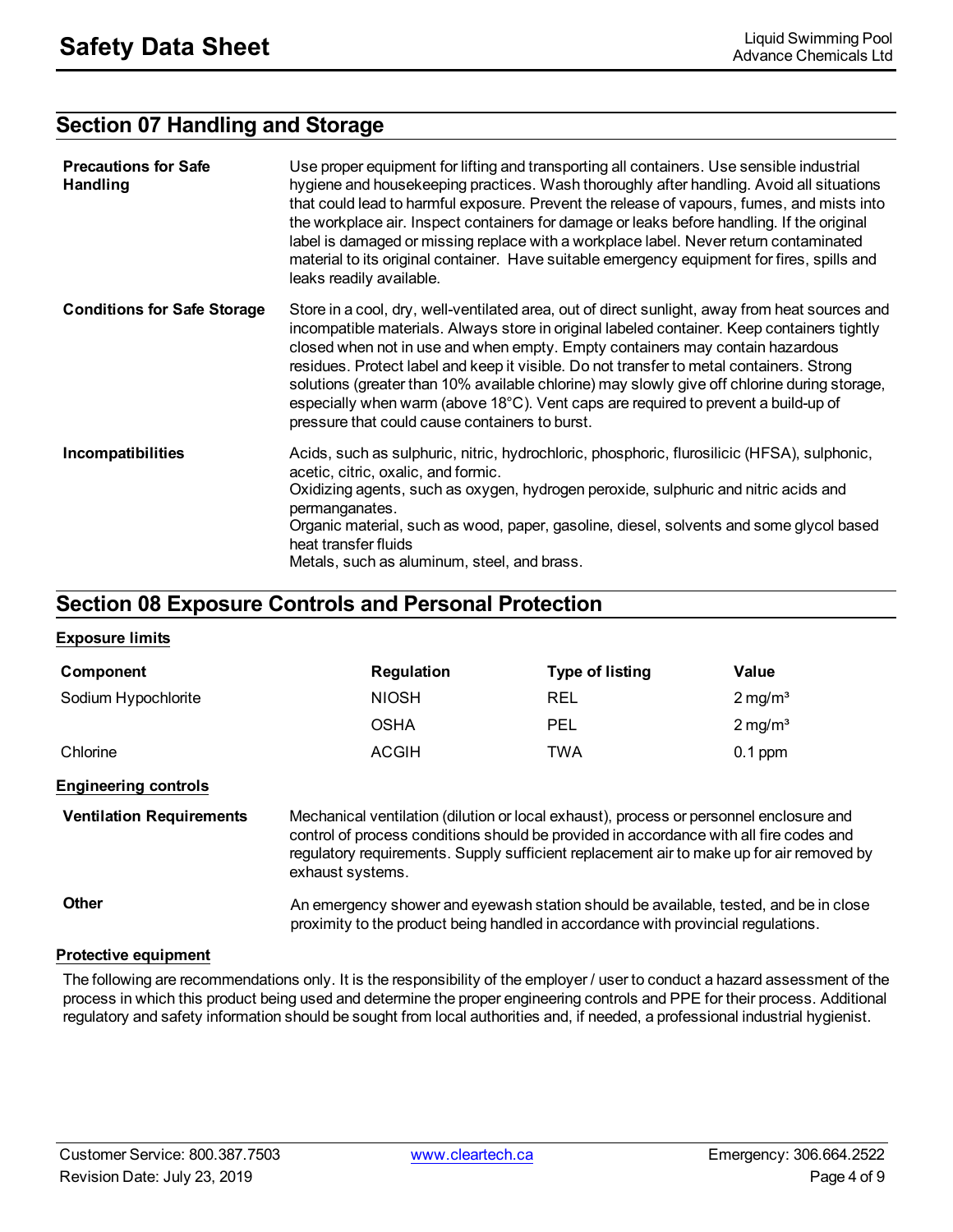| Eye and face protection       | Where there is potential eye or face exposure, tightly fitting safety goggles and a face<br>shield or a full face respirator or similar protective equipment which protects the wearer's<br>face and eyes are recommended. Contact lenses are not recommended; they may<br>contribute to severe eye injury.                                                                                                                                                                                                                                                                                                                                                                                            |
|-------------------------------|--------------------------------------------------------------------------------------------------------------------------------------------------------------------------------------------------------------------------------------------------------------------------------------------------------------------------------------------------------------------------------------------------------------------------------------------------------------------------------------------------------------------------------------------------------------------------------------------------------------------------------------------------------------------------------------------------------|
| Hand and body protection      | Where handling this product it is recommended that chemically resistant gloves are worn.<br>Resistance of specific materials can vary from product to product. Breakthrough times are<br>obtained under conditions of continuous contact, generally at room temperature. Evaluate<br>resistance under conditions of use and maintain protective clothing.<br>Where there is potential for contact with clothing or skin, rubber boots and sufficient body<br>protection, such as: a chemical body suit or an apron and coveralls of chemical resistant<br>material, are recommended. Continued use of contaminated safety gear or clothing is not<br>recommended; wash before reuse or discard.        |
| <b>Respiratory protection</b> | In case of insufficient ventilation wear suitable respiratory equipment.                                                                                                                                                                                                                                                                                                                                                                                                                                                                                                                                                                                                                               |
|                               | NIOSH respirator recommendations for: Chlorine                                                                                                                                                                                                                                                                                                                                                                                                                                                                                                                                                                                                                                                         |
|                               | Up to: 5 ppm<br>(APF = 10) Any chemical cartridge respirator with cartridge(s) providing protection against<br>the compound of concern<br>(APF = 10) Any supplied-air respirator                                                                                                                                                                                                                                                                                                                                                                                                                                                                                                                       |
|                               | Up to: 10 ppm<br>(APF = 25) Any supplied-air respirator operated in a continuous-flow mode<br>(APF = 25) Any powered, air-purifying respirator with cartridge(s) providing protection<br>against the compound of concern<br>(APF = 50) Any chemical cartridge respirator with a full facepiece and cartridge(s)<br>providing protection against the compound of concern<br>(APF = 50) Any air-purifying, full-facepiece respirator (gas mask) with a chin-style, front- or<br>back-mounted canister providing protection against the compound of concern<br>(APF = 50) Any self-contained breathing apparatus with a full facepiece.<br>$(APF = 50)$ Any supplied-air respirator with a full facepiece |
|                               | Emergency or planned entry into unknown concentrations or IDLH conditions:<br>(APF = 10,000) Any self-contained breathing apparatus that has a full facepiece and is<br>operated in a pressure-demand or other positive-pressure mode<br>(APF = 10,000) Any supplied-air respirator that has a full facepiece and is operated in a<br>pressure-demand or other positive-pressure mode in combination with an auxiliary self-<br>contained positive-pressure breathing apparatus                                                                                                                                                                                                                        |
|                               | <b>Escape</b><br>(APF = 50) Any air-purifying, full-facepiece respirator (gas mask) with a chin-style, front- or<br>back-mounted canister providing protection against the compound of concern<br>Any appropriate escape-type, self-contained breathing apparatus                                                                                                                                                                                                                                                                                                                                                                                                                                      |
| <b>Thermal hazards</b>        | Not available                                                                                                                                                                                                                                                                                                                                                                                                                                                                                                                                                                                                                                                                                          |
|                               | <b>Section 09 Physical and Chemical Properties</b>                                                                                                                                                                                                                                                                                                                                                                                                                                                                                                                                                                                                                                                     |
| Appearance                    |                                                                                                                                                                                                                                                                                                                                                                                                                                                                                                                                                                                                                                                                                                        |
|                               |                                                                                                                                                                                                                                                                                                                                                                                                                                                                                                                                                                                                                                                                                                        |

**Physical state** Liquid

**Colour** Clear, greenish-yellow solution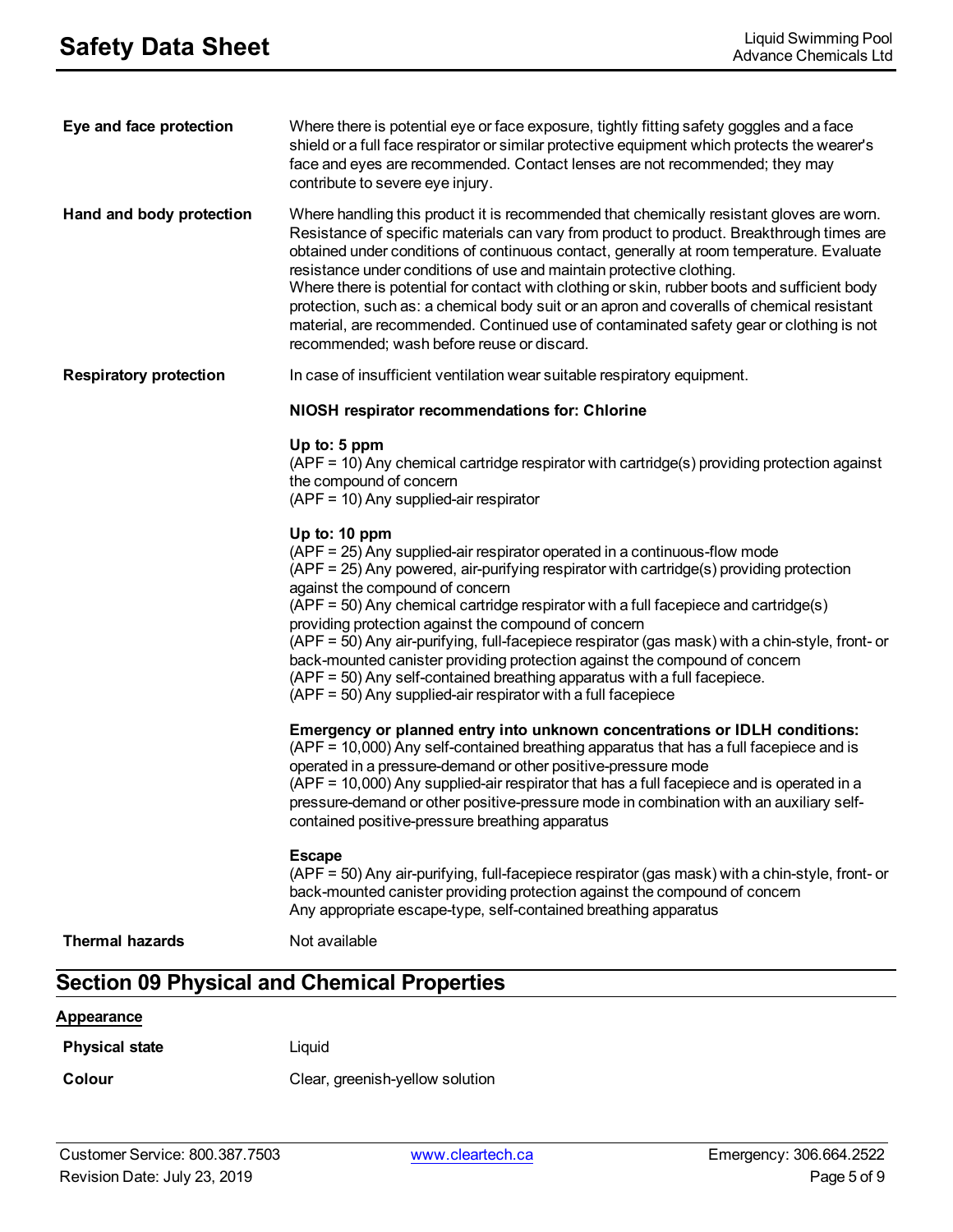## **Safety Data Sheet**<br>Advance Chemicals Ltd

| Odour                                      | Strong chlorine odour        |
|--------------------------------------------|------------------------------|
| <b>Odour threshold</b>                     | Not available                |
| <b>Property</b>                            |                              |
| рH                                         | 10.8-11.2                    |
| Melting point / freezing point             | Not available                |
| Initial boiling point and<br>boiling range | Slowly decomposes above 40°C |
| <b>Flash point</b>                         | Not available                |
| <b>Evaporation rate</b>                    | Not available                |
| Flammability                               | Not applicable               |
| <b>Upper flammable limit</b>               | Not available                |
| Lower flammable limit                      | Not available                |
| Vapour pressure                            | 2 - 2.5 kPa @ $20^{\circ}$ C |
| Vapour density                             | Not available                |
| <b>Relative density</b>                    | Not applicable               |
| <b>Solubility</b>                          | Completely soluble in water  |
| Partition coefficient: n-<br>octanol/water | Log POW = $\sim$ -3.42       |
| Auto-ignition temperature                  | Not available                |
| <b>Decomposition temperature</b>           | $40^{\circ}$ C               |
| <b>Viscosity</b>                           | Not available                |
| <b>Specific gravity</b>                    | $1.1 - 1.2$                  |
| Formula                                    | <b>NaOCI</b>                 |
| <b>Molecular weight</b>                    | 74.44 g/mol                  |

## **Section 10 Stability and Reactivity**

| <b>Reactivity</b>                            | May be corrosive to metals. Reacts violently with acids. Sodium hypochlorite solution<br>gives off oxygen when heated or when exposed to sunlight. However, the amount is small<br>and should not cause or contribute to combustion. |
|----------------------------------------------|--------------------------------------------------------------------------------------------------------------------------------------------------------------------------------------------------------------------------------------|
| <b>Stability</b>                             | This product is stable if stored according to the recommendations in Section 07. Sodium<br>hypochlorite solutions decompose slowly at normal temperatures releasing low<br>concentrations of toxic chlorine gas.                     |
| <b>Possibility of hazardous</b><br>reactions | Not available                                                                                                                                                                                                                        |
| Conditions to avoid                          | Avoid contact with incompatible materials. Do not heat. Do not freeze.                                                                                                                                                               |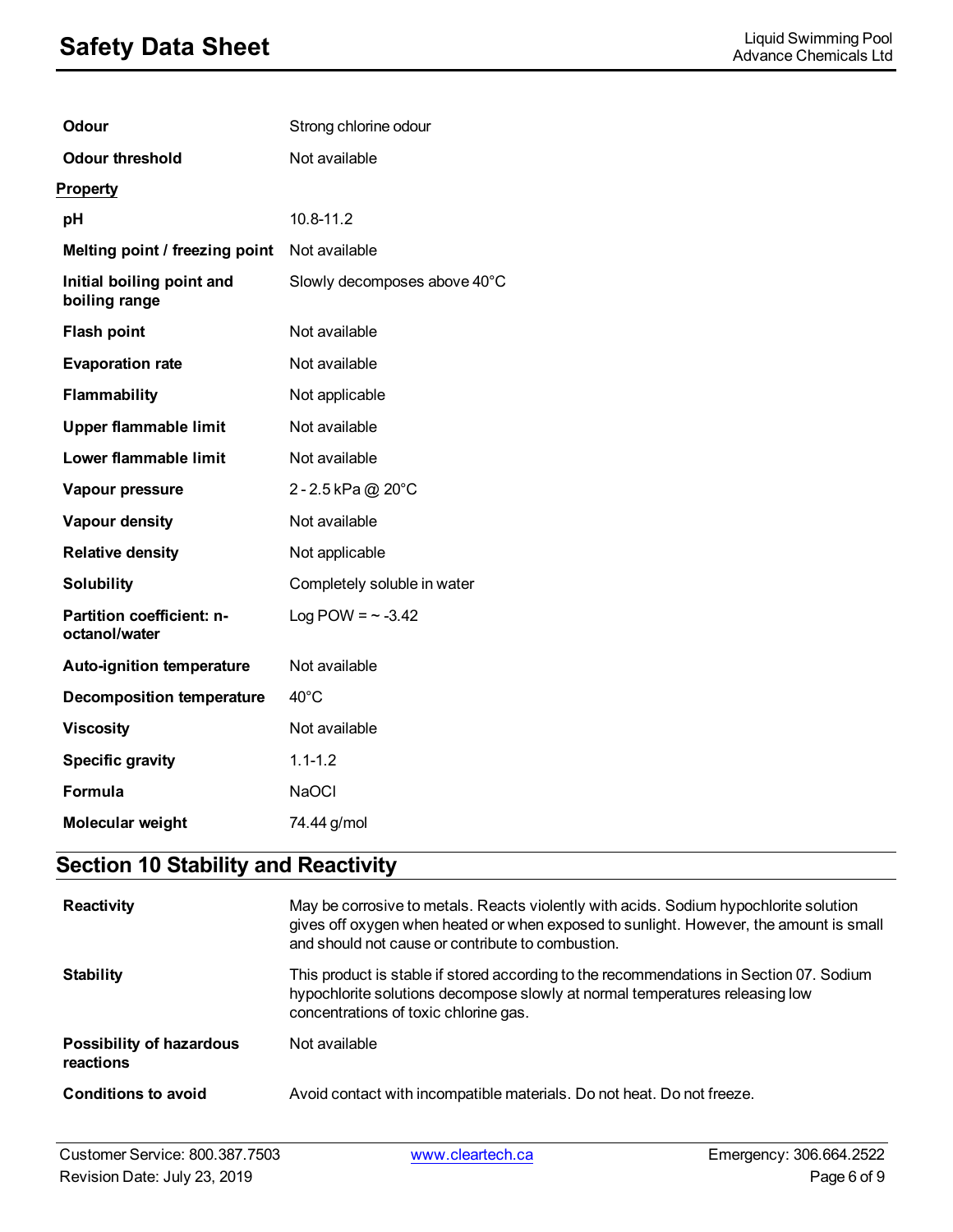| Incompatible materials              | Acids, such as sulphuric, nitric, hydrochloric, phosphoric, flurosilicic (HFSA), sulphonic,<br>acetic, citric, oxalic, and formic.<br>Oxidizing agents, such as oxygen, hydrogen peroxide, sulphuric and nitric acids and<br>permanganates.<br>Organic material, such as wood, paper, gasoline, diesel, solvents and some glycol based<br>heat transfer fluids<br>Metals, such as aluminum, steel, and brass. |
|-------------------------------------|---------------------------------------------------------------------------------------------------------------------------------------------------------------------------------------------------------------------------------------------------------------------------------------------------------------------------------------------------------------------------------------------------------------|
| Hazardous decomposition<br>products | Chlorine, sodium chlorate.                                                                                                                                                                                                                                                                                                                                                                                    |

## **Section 11 Toxicological Information**

#### **Acute Toxicity (LD50 values)**

| Component                          |                                                                                                                                                                                                                                                                  | Route      | <b>Species</b>                                            | Value                                                                                           | <b>Exposure time</b> |
|------------------------------------|------------------------------------------------------------------------------------------------------------------------------------------------------------------------------------------------------------------------------------------------------------------|------------|-----------------------------------------------------------|-------------------------------------------------------------------------------------------------|----------------------|
| Sodium Hypochlorite                |                                                                                                                                                                                                                                                                  | Oral       | Rat                                                       | 8910 mg/kg                                                                                      |                      |
|                                    |                                                                                                                                                                                                                                                                  | Oral       | Mouse                                                     | 5800 mg/kg                                                                                      |                      |
| Chlorine                           |                                                                                                                                                                                                                                                                  | Inhalation | Mouse                                                     | 137 ppm                                                                                         | 1 hour               |
| <b>Toxic Health Effect Summary</b> |                                                                                                                                                                                                                                                                  |            |                                                           |                                                                                                 |                      |
| <b>Chemical</b><br>characteristics | Toxicity caused primarily by high pH and oxidative potential. Hypochlorites may react with organic<br>molecules to form organochlorides which have unknown toxicology.                                                                                           |            |                                                           |                                                                                                 |                      |
| <b>Skin</b>                        | Very dilute solutions have caused negligible irritation, while more concentrated solutions have caused<br>acute corrosive injury to skin. Prolonged exposure may lead to permanent scarring of skin.                                                             |            |                                                           |                                                                                                 |                      |
| Ingestion                          | Acute exposure may lead to burning of the mouth and throat, abdominal cramps, nausea, vomiting,<br>diarrhea, shock. May lead to convulsions, coma, and even death.                                                                                               |            |                                                           |                                                                                                 |                      |
| <b>Inhalation</b>                  | Causes severe burns to the mouth and throat (mist). May release toxic chlorine gas. Chlorine, the<br>primary decomposition product of sodium hypochlorite is an irritant of the nose and throat, causing<br>coughing, difficulty breathing, and pulmonary edema. |            |                                                           |                                                                                                 |                      |
| Eye contact                        |                                                                                                                                                                                                                                                                  |            |                                                           | Causes irritation, redness, and pain. May cause burns and possible damage to vision.            |                      |
| <b>Sensitization</b>               | This product and its components at their listed concentration have no known sensitizing effects.                                                                                                                                                                 |            |                                                           |                                                                                                 |                      |
| <b>Mutagenicity</b>                | This product and its components at their listed concentration have no known mutagenic effects.                                                                                                                                                                   |            |                                                           |                                                                                                 |                      |
| Carcinogenicity                    | IARC has classified hypochlorite salts as group 3, not classifiable as to its carcinogenicity to humans.                                                                                                                                                         |            |                                                           |                                                                                                 |                      |
| Reproductive<br>toxicity           | This product and its components at their listed concentration have no known reproductive effects.                                                                                                                                                                |            |                                                           |                                                                                                 |                      |
| Specific organ<br>toxicity         | organs.                                                                                                                                                                                                                                                          |            |                                                           | This product and its components at their listed concentration have no known effects on specific |                      |
| <b>Aspiration hazard</b>           |                                                                                                                                                                                                                                                                  |            | Prolonged or repeated overexposure may cause lung damage. |                                                                                                 |                      |
| Synergistic<br>materials           | Not available                                                                                                                                                                                                                                                    |            |                                                           |                                                                                                 |                      |

## **Section 12 Ecological Information**

#### **Ecotoxicity**

| Component                      | <b>Type</b> | <b>Species</b>   | Value             | <b>Exposure Time</b>    |
|--------------------------------|-------------|------------------|-------------------|-------------------------|
| Sodium Hypochlorite            | EC50        | Red algea        | $46 \text{ mg/L}$ | 96 hours                |
| Customer Service: 800.387.7503 |             | www.cleartech.ca |                   | Emergency: 306.664.2522 |
| Revision Date: July 23, 2019   |             |                  |                   | Page 7 of 9             |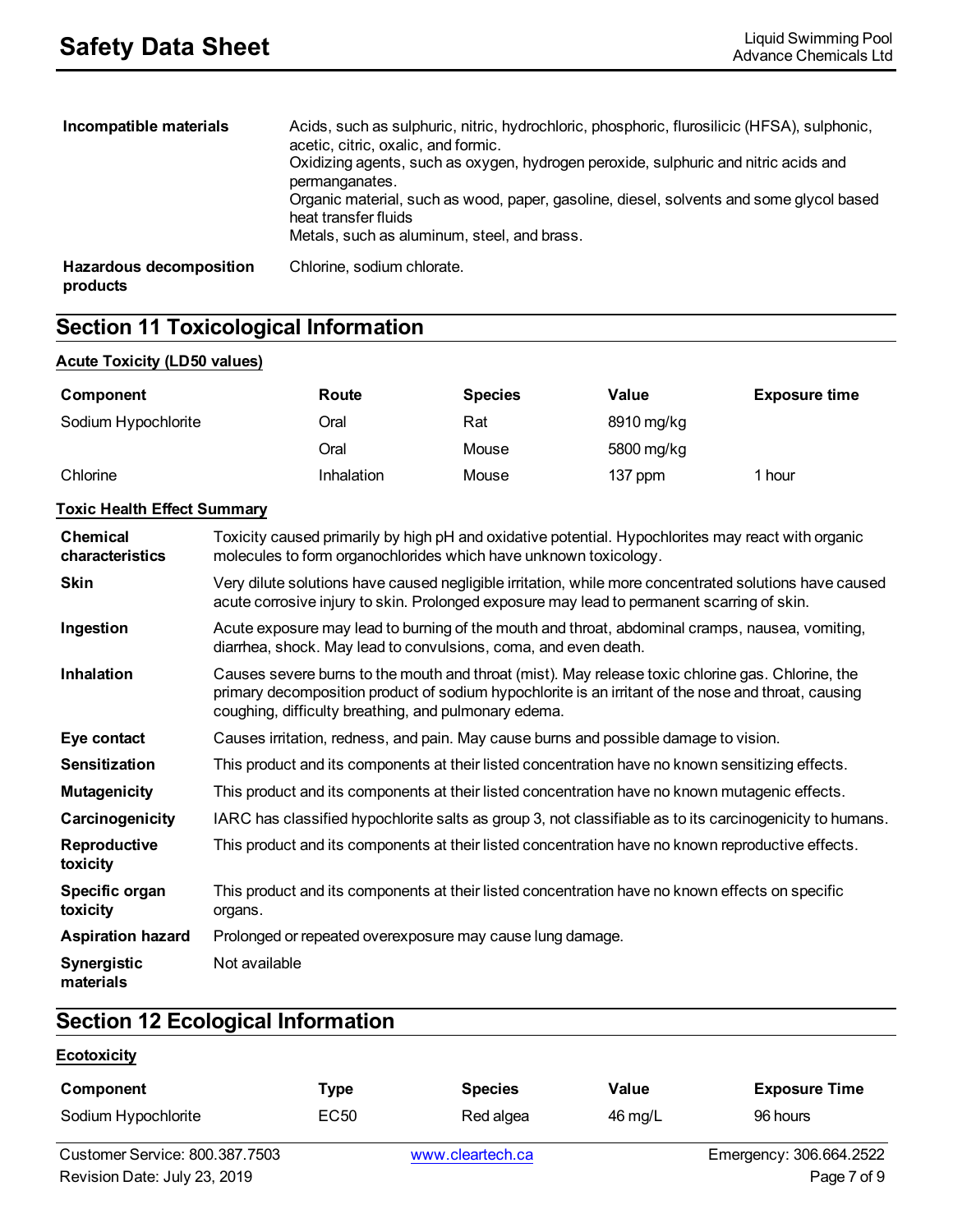| Component               | <b>Type</b>                                                                                               | <b>Species</b>  | Value        | <b>Exposure Time</b> |
|-------------------------|-----------------------------------------------------------------------------------------------------------|-----------------|--------------|----------------------|
|                         | <b>LC50</b>                                                                                               | Salmo gairdneri | $0.07$ mg/L  | 48 hours             |
|                         | LC50                                                                                                      | Daphnia magna   | $0.032$ mg/L | 48 hours             |
| <b>Biodegradability</b> | The domestic substance list categorizes all of the components of this product as non-<br>persistent.      |                 |              |                      |
| <b>Bioaccumulation</b>  | The domestic substance list categorizes all of the components of this product as non-<br>bioaccumulative. |                 |              |                      |
| <b>Mobility</b>         | This product is water soluble, and will not adsorb to soil and may contaminate ground<br>water.           |                 |              |                      |
| Other adverse effects   | Not available                                                                                             |                 |              |                      |

## **Section 13 Disposal Considerations**

| <b>Waste From Residues /</b>  | Dispose in accordance with all federal, provincial, and local regulations including the                                                                                     |
|-------------------------------|-----------------------------------------------------------------------------------------------------------------------------------------------------------------------------|
| <b>Unused Products</b>        | Canadian Environmental Protection Act.                                                                                                                                      |
| <b>Contaminated Packaging</b> | Do not remove label, follow label warnings even after the container is empty. Empty<br>containers should be recycled or disposed of at an approved waste handling facility. |

## **Section 14 Transport Information**

| <b>UN number</b>                           | <b>UN 1791</b>                                                                                                                                                                                                                                                                                                                                                                                                                                                    |  |                                    |  |
|--------------------------------------------|-------------------------------------------------------------------------------------------------------------------------------------------------------------------------------------------------------------------------------------------------------------------------------------------------------------------------------------------------------------------------------------------------------------------------------------------------------------------|--|------------------------------------|--|
| UN proper shipping name<br>and description | <b>HYPOCHLORITE SOLUTION</b><br>with more than 7% available chlorine                                                                                                                                                                                                                                                                                                                                                                                              |  |                                    |  |
| <b>Transport hazard class(es)</b>          | 8                                                                                                                                                                                                                                                                                                                                                                                                                                                                 |  |                                    |  |
| Packing group                              | Ш                                                                                                                                                                                                                                                                                                                                                                                                                                                                 |  |                                    |  |
| <b>Excepted quantities</b>                 | 5L                                                                                                                                                                                                                                                                                                                                                                                                                                                                |  |                                    |  |
| <b>Environmental hazards</b>               | Listed as a marine pollutant under Canadian TDG Regulations, schedule III.                                                                                                                                                                                                                                                                                                                                                                                        |  |                                    |  |
| <b>Special precautions</b>                 | No special provisions                                                                                                                                                                                                                                                                                                                                                                                                                                             |  |                                    |  |
| <b>Transport in bulk</b>                   | ERAP index: not required                                                                                                                                                                                                                                                                                                                                                                                                                                          |  |                                    |  |
|                                            | MARPOL 73/78 and IBC Code:<br>Product name: Sodium hypochlorite solution (15% or less)<br>Pollution category: Y<br>Hazards: the product is included in the Code because of both its safety<br>and pollution hazards.<br>Ship type: ship type 2<br>Tank type: integral gravity tank<br>Tank vents: controlled venting<br>Tank environmental<br>control: no special requirements under this Code<br>Temperature classes<br>Electrical equipment:<br>Apparatus group |  | no requirements<br>no requirements |  |